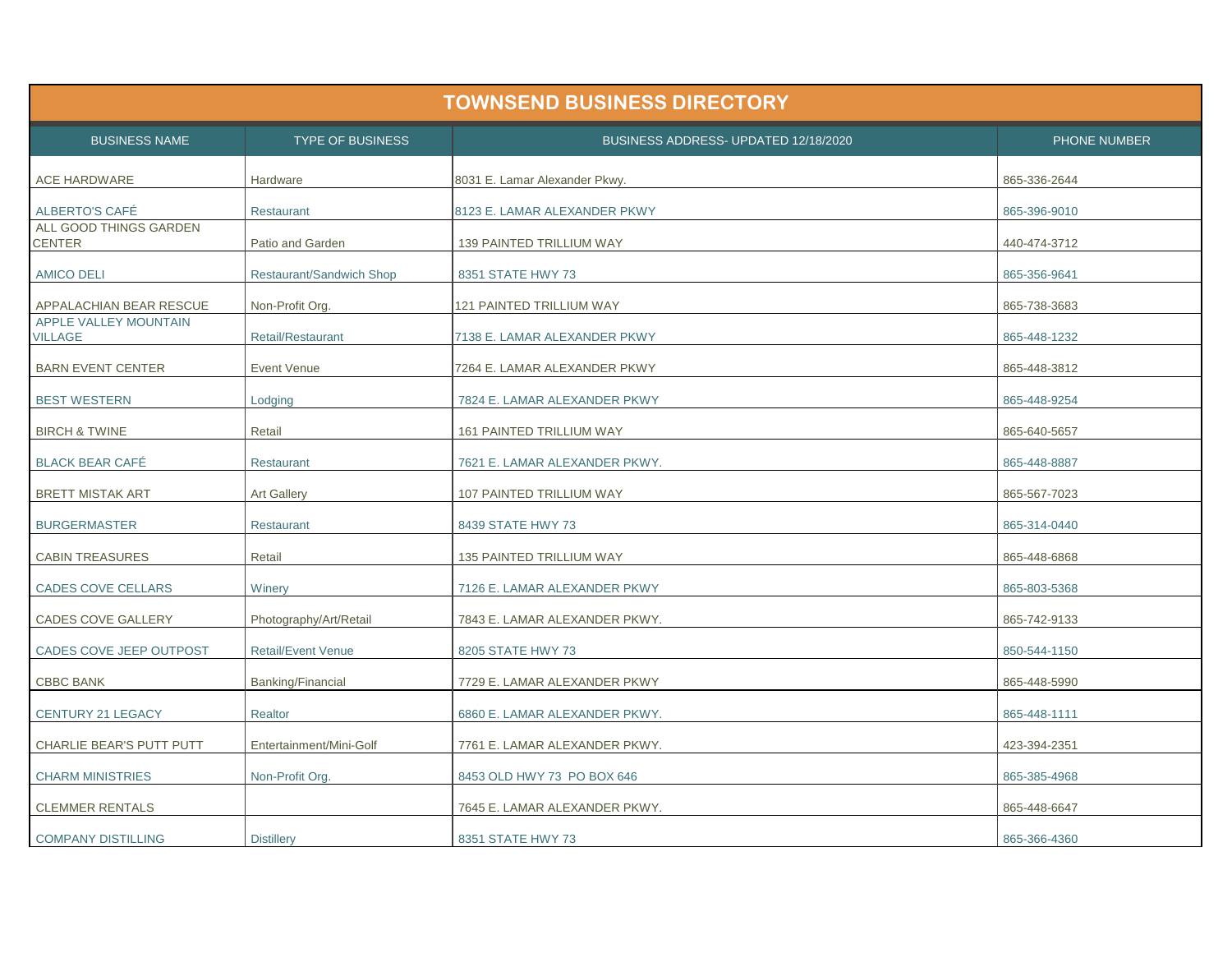| <b>BUSINESS NAME</b>                              | <b>TYPE OF BUSINESS</b>     | BUSINESS ADDRESS- UPDATED 12/18/2020 | PHONE NUMBER |
|---------------------------------------------------|-----------------------------|--------------------------------------|--------------|
| COOPER'S COVE                                     | <b>Event Venue</b>          | 125 TOWNSEND PARK RD.                | 865-448-3960 |
| DANCING BEAR APPALACHIAN<br>BISTRO                | Restaurant                  | 7140 E. LAMAR ALEXANDER PKWY         | 865-336-3128 |
| DANCING BEAR CABINS                               | Cabin Rental/Event Venue    | 137 APPLE VALLEY WAY                 | 865-448-6000 |
| DD MARKET- RITE QUIK                              | <b>Gas Station/Deli</b>     | 7523 E. LAMAR ALEXANDER PKWY         | 865-738-8105 |
| DOCK'S MOTEL                                      | Lodging                     | 8219 STATE HWY 73                    | 865-448-2234 |
| DOGWOOD CABINS, LLC                               | <b>Cabin Rentals</b>        | <b>101 PAINTED TRILLIUM WAY</b>      | 865-448-1721 |
| DOGWOOD MALL                                      | Retail                      | 8455 STATE HWY 73                    | 865-448-2281 |
| DOGWOOD REALTY, LLC                               | <b>Cabin Rentals/Realty</b> | 7016 E. LAMAR ALEXANDER PKWY         | 865-738-2203 |
| DOLLAR GENERAL STORE #9022                        | Retail                      | 7959 E. LAMAR ALEXANDER PKWY         | 865-448-0158 |
| <b>GOODMAN STAINED GLASS</b><br><b>SHOPPE</b>     | Retail                      | <b>137 PAINTEDN TRILLIUM WAY</b>     | 865-448-6868 |
| <b>GOOD VIBES ONLY</b>                            | Restaurant                  | 7613 OLD HWY 73                      | 865-738-3741 |
| <b>HEARTS &amp; HANDS THRIFT SHOPPE</b>           | Retail/ Non-profit Org.     | 120 TIGER DRIVE                      | 865-268-5558 |
| HERITAGE CENTER MUSEUM                            | Museum/Event Venue          | 123 CROMWELL DR.                     | 865-448-0044 |
| <b>HIGHLAND MANOR</b>                             | Lodging                     | 7766 E. LAMAR ALEXANDER PKWY         | 865-448-2312 |
| IT'S NOT THE COFFEE                               | Coffee shop/Event Venue     | 7219 E. LAMAR ALEXANDER PKWY.        | 865-738-3705 |
| <b>JAKE'S ON THE RIVER</b>                        | Retail                      | 8215 STATE HWY 73                    | 865-448-8995 |
| LAZY DAZE CAMPGROUND                              | Campground                  | 8429 STATE HWY 73                    | 865-448-6061 |
| <b>LITTLE RIVER BBQ</b>                           | Restaurant                  | 8303 STATE HWY 73                    |              |
| LITTLE RIVER CAMPGROUND                           | Campground                  | 7261 E. LAMAR ALEXANDER PKWY.        | 865-448-9895 |
| LITTLE RIVER COFFEE CO,                           | Coffee Roaster/Retail       | <b>149 PAINTED TRILLIUM TRAIL</b>    | 865-320-6044 |
| LITTLE RIVER OUTFITTERS                           | Retail                      | 106 TOWN SQUARE DR                   | 865-448-9459 |
| LITTLE RIVER PUB & DELI                           | Restaurant                  | 7509 W. OLD HWY 73                   | 865-738-3696 |
| LITTLE RIVER RAILROAD MUSEUM   Museum/Event Venue |                             | 7747 E. LAMAR ALEXANDER PKWY         | 865-661-0170 |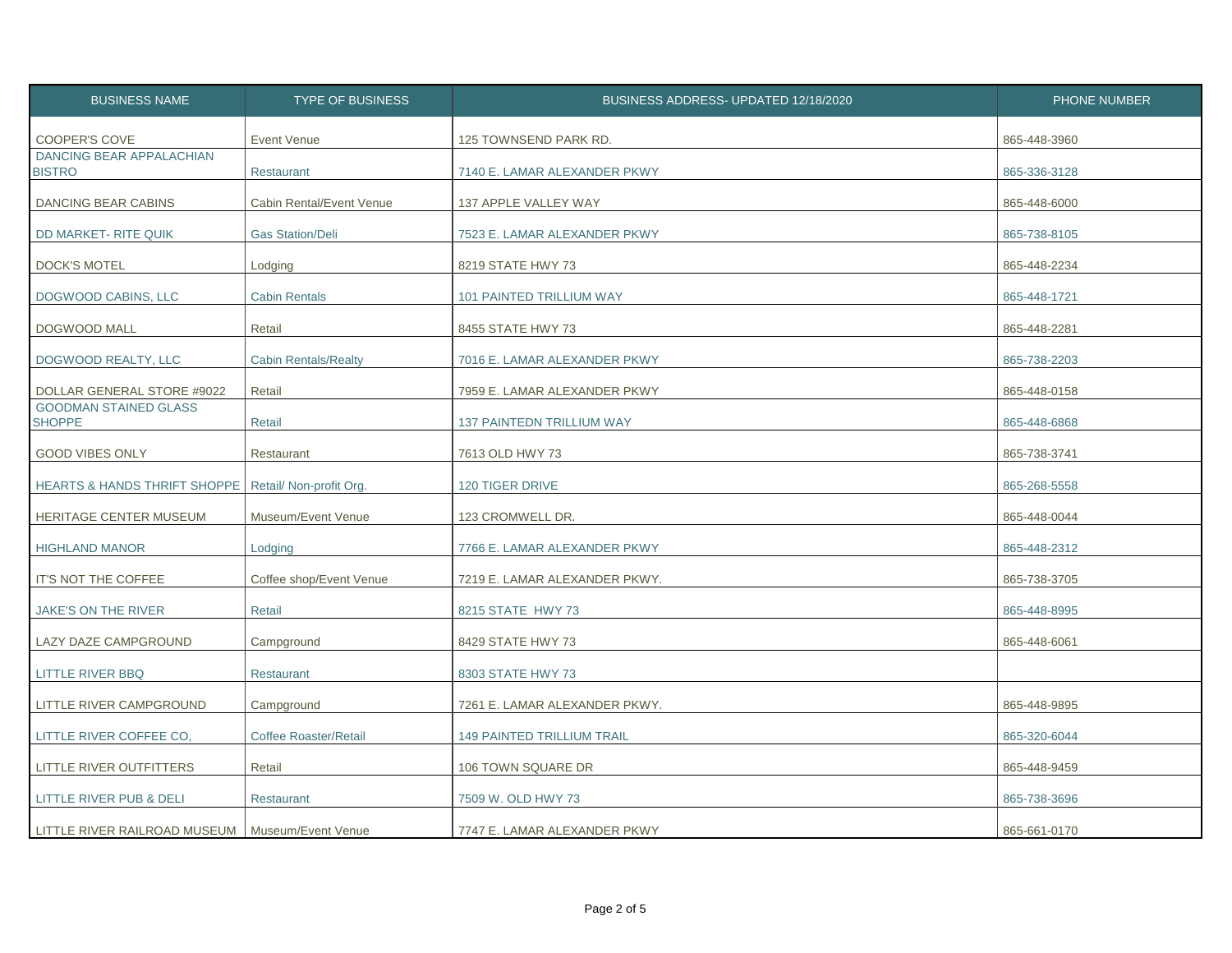| <b>BUSINESS NAME</b>                         | <b>TYPE OF BUSINESS</b> | BUSINESS ADDRESS- UPDATED 12/18/2020 | PHONE NUMBER |
|----------------------------------------------|-------------------------|--------------------------------------|--------------|
| MOUNTAINEER CAMPGROUND                       | Campground              | 8451 STATE HWY 73                    | 865-448-6421 |
| MTN LIFE SLINGSHOT                           | <b>UTV/Jeep Rentals</b> | 8303 HWY. 73                         | 865-387-9882 |
| NATIONAL PERK                                | <b>Coffee Shop</b>      | 7249 E. LAMAR ALEXANDER PKWY.        | 405-596-5822 |
| OFF GRID READY                               | Outdoor/Retail Store    | 7625 E. LAMAR ALEXANDER PKWY.        | 865-336-2973 |
| PARKWAY GROCERY                              | <b>Deli/Gas Station</b> | 7665 E. LAMAR ALEXANDER PKWY         | 865-448-9592 |
| PEACEFUL SIDE SOCIAL                         | Restaurant              | 7967 E. LAMAR ALEXANDER PKWY         | 865-518-6300 |
| PINE FOREST CABIN RENTALS                    | <b>Cabin Rentals</b>    | <b>115 PAINTED TRILLIUM WAY</b>      | 865-440-9994 |
| PIZZA HUT                                    | Restaurant              | 7955 E. LAMAR ALEXANDER PKWY         | 865-448-6676 |
| POST OFFICE                                  | Post Office             | 118 TOWN SQUARE DR.                  | 800-275-8777 |
| RIVER BREEZE MOTEL                           | Lodging                 | 8242 STATE HWY 73                    | 865-448-2389 |
| RIVERSTONE CAMPGROUND                        | Campground              | 8277 STATE HWY 73                    | 865-448-6681 |
| RIVERSTONE RESTAURANT                        | Restaurant              | 8503 STATE HWY 73                    | 865-448-8816 |
| RIVERSTONE LODGE                             | Lodging                 | 8511 STATE HWY 73                    | 865-448-6677 |
| <b>SCENIC MOTEL</b>                          | Lodging                 | 8254 STATE HWY 73                    | 865-448-0402 |
| <b>SMOKY MOUNTAIN MARKET</b>                 | <b>Deli/Gas Station</b> | 8125 E. LAMAR ALEXANDER PKWY         | 865-448-3999 |
| <b>SMOKY MOUNTAIN OUTDOOR</b><br>CENTER, LLC | Retail                  | 7138 E. LAMAR ALEXANDER PKWY         | 865-448-1232 |
| <b>SMOKY MTN 4X4</b>                         | <b>Jeep Sales</b>       | 7515 E. LAMAR ALEXANDER PKWY         | 865-448-4844 |
| SMOKY MTN RIVER RAT                          | Tubing                  | 8303 STATE HWY 73                    | 865-314-0440 |
| <b>STRAWBERRY PATCH</b>                      | Lodging                 | 7509 OLD HWY 73                      | 865-738-3322 |
| <b>SUBWAY</b>                                | Restaurant              | 7811 E. LAMAR ALEXANDER PKWY         | 865-448-6909 |
| <b>TALLEY HO INN</b>                         | Lodging                 | 8314 STATE HWY 73                    | 865-448-2465 |
| THE ABBY                                     | Restaurant/Pub          | 7765 RIVER ROAD                      | 865-448-1924 |
| THE ARTISTIC BEAN                            | Coffee shop/Event Venue | 8027 E, LAMAR ALEXANDER PKWY.        | 865-738-3412 |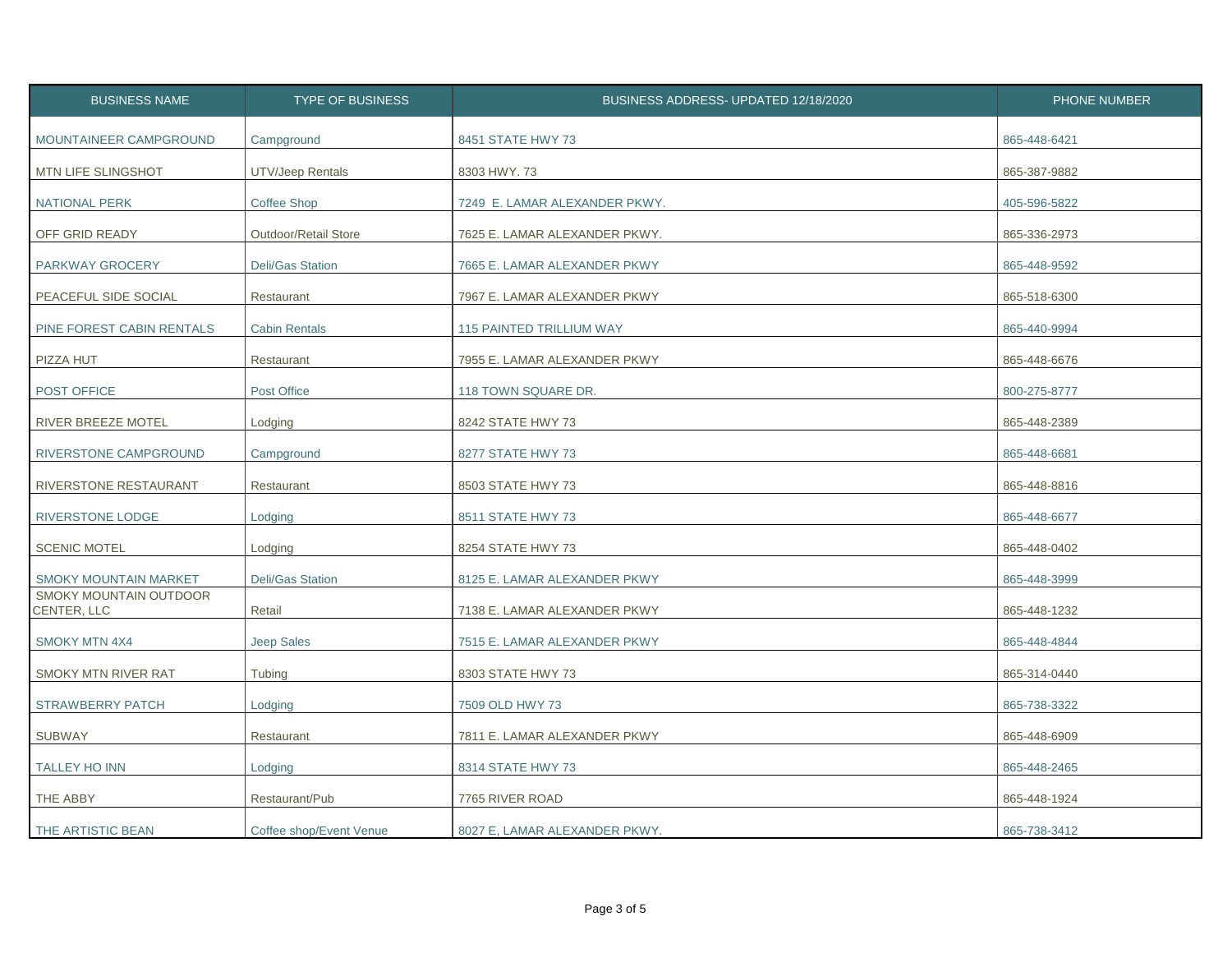| <b>BUSINESS NAME</b>                                                    | <b>TYPE OF BUSINESS</b>        | BUSINESS ADDRESS- UPDATED 12/18/2020 | PHONE NUMBER |
|-------------------------------------------------------------------------|--------------------------------|--------------------------------------|--------------|
| THE CHOCOLATE B'AR                                                      | <b>Sweet Shop</b>              | 7807 E. LAMAR ALEXANDER PKWY         | 865-448-9433 |
| THE ISAAC NETWORK                                                       | Non-Profit Org.                | <b>135 PAINTED TRILLIUM WAY</b>      | 865-448-8700 |
| THE LILY BARN                                                           | <b>Event Venue</b>             | 1116 CARRS CREEK RD                  | 865-448-9895 |
| <b>TOWNSEND ARTISAN GUILD</b>                                           | <b>Gift Shop/Retail</b>        | 7719 E. LAMAR ALEXANDER PKWY         | 865-448-0859 |
| TOWNSEND AUTO SHINE, LLC                                                | Car Wash                       | 8023 E. LAMAR ALEXANDER PKWY         | 865-254-6016 |
| <b>TOWNSEND FARMACY</b>                                                 | <b>Retail</b>                  | 7625 E. LAMAR ALEXANDER PKWY.        | 865-268-5656 |
| <b>TOWNSEND GATEWAY INN</b>                                             | Lodging                        | 8270 STATE HWY 73                    | 865-238-0123 |
| <b>TOWNSEND KOA</b>                                                     | Campground                     | 8533 STATE HWY 73                    | 865-448-2241 |
| TOWNSEND LANDROMAT                                                      | <b>Laundry Facility</b>        | 8025 E. LAMAR ALEXANDER PKWY         | 865-254-6016 |
| <b>TOWNSEND MERCANTILE</b>                                              | Retail                         | 7625 E. LAMAR ALEXANDER PKWY.        | 865-335-1002 |
| <b>TOWNSEND NUTRITION</b>                                               | Health/Nutrition               | 7959 E. LAMAR ALEXANDER PKWY         | 865-804-4250 |
| <b>TOWNSEND PANCAKE HOUSE</b>                                           | Restaurant                     | 7767 E. Lamar Alexander Pkwy         | 865-268-5332 |
| TOWNSEND SHOPPING CENTER                                                | <b>Gas Station/Retail</b>      | 7609 OLD HWY 73 PO Box 36            | 865-448-6915 |
| <b>TOWNSEND SPORTSWEAR</b>                                              | Retail                         | 8124 OLD HWY 73                      | 865-206-4091 |
| TOWNSEND VET CLINIC                                                     | Animal Clinic                  | 7522 E. LAMAR ALEXANDER PKWY         | 865-448-0013 |
| <b>TOWNSEND VILLAGE MARKET/ IGA</b>                                     | Grocery Store/Gas Station/Deli | 7945 E. LAMAR ALEXANDER PKWY         | 865-448-3010 |
| TRAILHEAD STEAKHOUSE                                                    | Restaurant                     | 7839 E. LAMAR ALEXANDER PKWY         | 865-448-6677 |
| <b>TREMONT LODGE &amp; RESORT</b>                                       | Lodging                        | 7726 E. LAMAR ALEXANDER PKWY         | 865-448-3200 |
| TRI-COUNTY PORTABLES-TC                                                 |                                |                                      |              |
| ENVIRONMENTAL                                                           | Dumpster/Portable Rentals      | 7024 E. LAMAR ALEXANDERY PKWY.       | 865-448-8880 |
| <b>TRUIST BANK</b>                                                      | Banking/Financial              | 7723 E. LAMAR ALEXANDER PKWY         | 865-448-1726 |
| TUCKALEECHEE UTILITY                                                    | <b>Water Department</b>        | 7706 CHESTNUT HILL RD.               | 865-448-2230 |
|                                                                         |                                |                                      |              |
| <b>WALKER'S CATFISH CABIN &amp; BBQ</b><br><b>WOLF CREEK MOTORSPORT</b> | Restaurant                     | 7016 E. LAMAR ALEXANDER PKWY         | 865-336-2585 |
| RENTALS                                                                 | Motorcycle Rentals             | 7321 E. LAMAR ALEXANDER PKWY.        | 828-735-0039 |